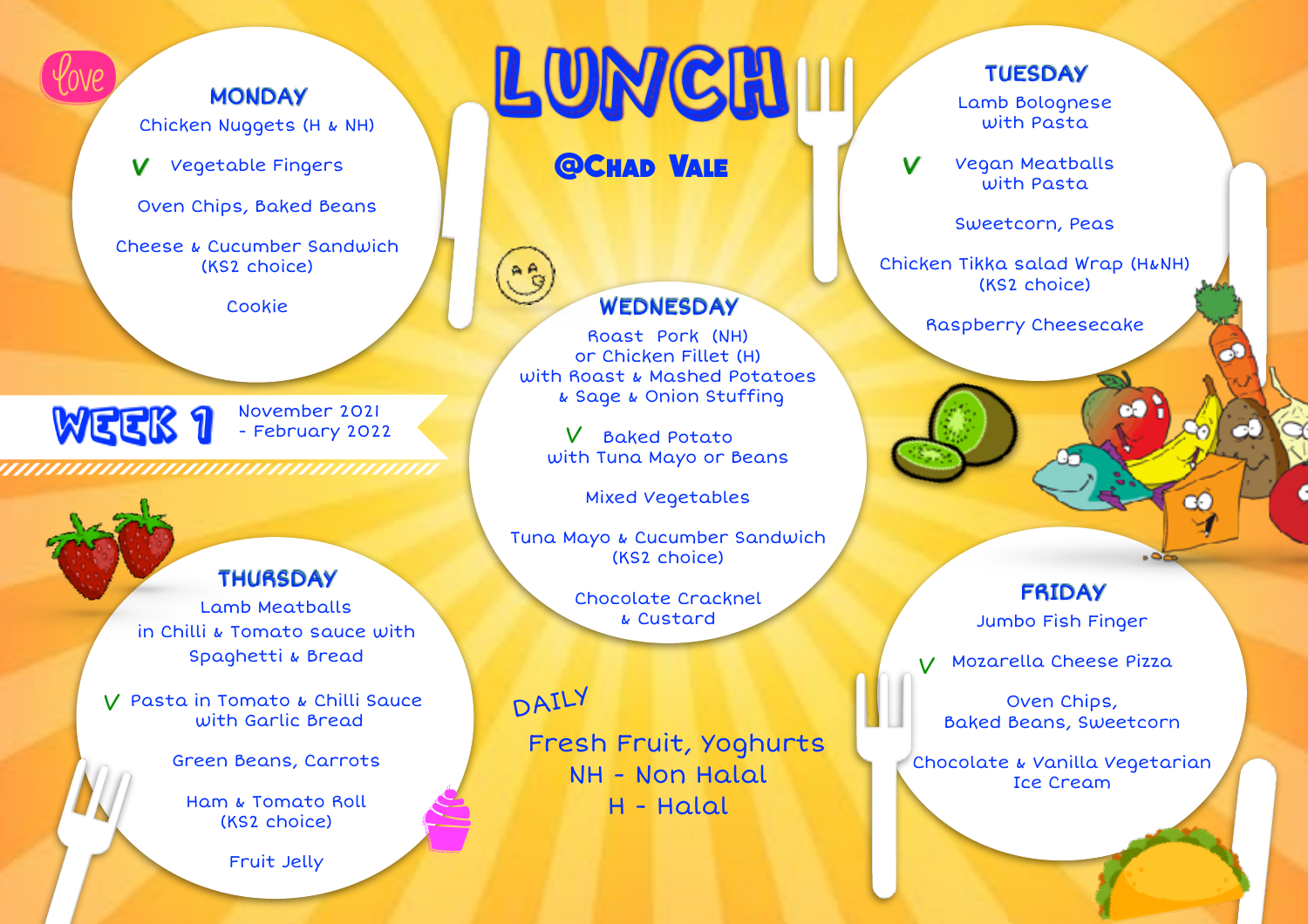### **MONDAY**

Pork Sausages (NH) or Chicken Sausages (H)

V Cheese & Vegetable Bake Slice

Mashed Potatoes, Baked Beans

Cheese & Cucumber Sandwich (KS2 choice)

Chocolate Muffin

Chocolate Muffin<br>WGCK 2 November 2021<br>Hummmmmmmmmmmmmmm WEEK 2 November 2021 - February 2022

### **THURSDAY**

Chicken Korma with Rice/Naan Bread

Vegetarian Curry with Rice V

Mixed Vegetables

Ham & Tomato Roll (KS2 choice)

Cookie

# LUNCH

**@Chad Vale**

#### WEDNESDAY Fresh Fruit Salad

Roast Chicken (NH) Chicken Fillet (H) with Sage & Onion Stuffing Balls

> V Baked Potato with Cheese & Beans

Mashed & Roast Potatoes, Broccoli & Carrot Mix

Tuna Mayo & Cucumber Sandwich (KS2 choice)

> Chocolate Crunch & Strawberry Custard

DAILY

 Fresh Fruit, Yoghurts, NH - Non Halal H - Halal

### **TUESDAY**

Lamb Shepherd's Pie (NH & H)

Cheese Whirl

Diced Potatoes, Sweetcorn, Peas

Chicken Tikka Salad Wrap (KS2 choice)

**o** a

V

FRIDAY Battered Fish

Mozarella Cheese Pizza V

Oven Chips Baked Beans, Sweetcorn

Vegetarian Strawberry Ice Cream